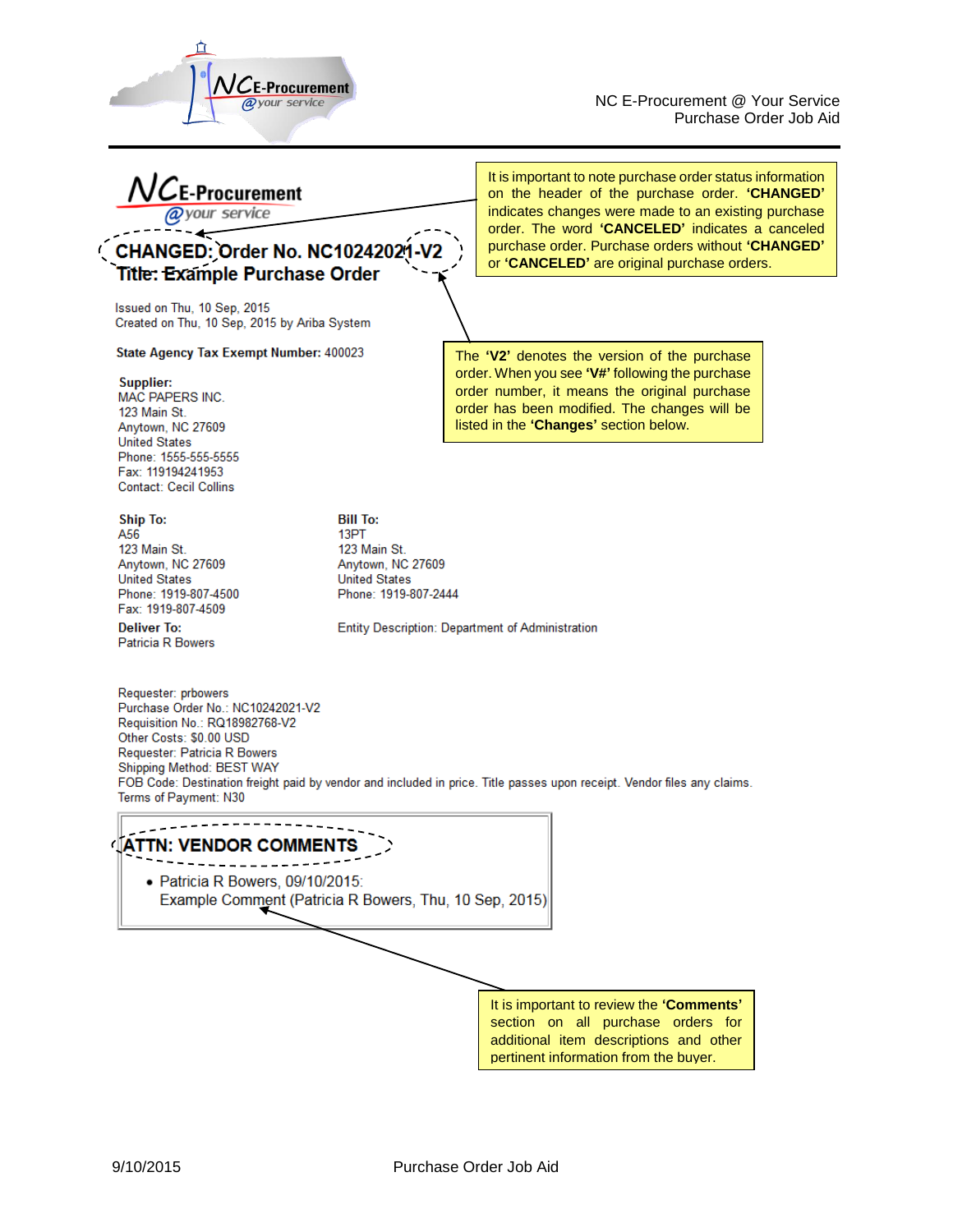

|    | <b>Item Action</b>                                                                                                                                                                                                                               | <b>Description</b>                                                                                                                                                              | Part<br><b>Number</b>    | Unit                                                                                                                            |    | Qty Need<br>By | Unit<br>Price                                                                                                  | <b>Tax Amount Extended Amount(includes tax)</b>                                                                                                                                                    |
|----|--------------------------------------------------------------------------------------------------------------------------------------------------------------------------------------------------------------------------------------------------|---------------------------------------------------------------------------------------------------------------------------------------------------------------------------------|--------------------------|---------------------------------------------------------------------------------------------------------------------------------|----|----------------|----------------------------------------------------------------------------------------------------------------|----------------------------------------------------------------------------------------------------------------------------------------------------------------------------------------------------|
| 1  |                                                                                                                                                                                                                                                  | Modified Paper, Dual<br>Purpose, Copy,<br>30% PC Content,                                                                                                                       | <b>1120RHA</b>           | carton 10                                                                                                                       |    | None           | \$29.88<br><b>USD</b>                                                                                          | \$0.00 USD<br>\$298.80 USD                                                                                                                                                                         |
|    | Paper, Dual Purpose, Copy, 30% PC Content, Husky Xerographic, 8 1/2 x<br>11, 20 lb, Recycled, 10 Rms/ctn (THIS CONTRACT CONTAINS TIER<br>PRICING. YOU MUST ORDER A TOTAL QUANTITY OF 1-39 CARTONS TO<br>OBTAIN THIS PRICE.) (Contract Line # B1) |                                                                                                                                                                                 |                          |                                                                                                                                 |    |                | The word 'Modified' will display in                                                                            |                                                                                                                                                                                                    |
|    | Contract Type: Statewide<br><b>Additional Item Info:</b>                                                                                                                                                                                         | Commodity Code: 645-21 - Bond Paper (Including Recycled)                                                                                                                        |                          | Contract Name: 645A: Office Paper and Related Paper Products<br>Bid Number: 201301573 - Office Paper and Related Paper Products |    |                |                                                                                                                | the 'Action' column for updated<br>lines on change orders. The specific<br>changes will be listed in the<br>'Changes' section below.                                                               |
|    |                                                                                                                                                                                                                                                  | Preferred Delivery Method: Normal/Dock delivery (No additional charge)                                                                                                          |                          |                                                                                                                                 |    |                |                                                                                                                |                                                                                                                                                                                                    |
|    | <b>Item Action</b>                                                                                                                                                                                                                               | <b>Description</b>                                                                                                                                                              | Part<br>Number           | Unit                                                                                                                            |    | Qty Need<br>By | Unit<br>Price                                                                                                  | <b>Tax Amount Extended Amount(includes tax)</b>                                                                                                                                                    |
| 2' | Modified                                                                                                                                                                                                                                         | <b>Shipping</b>                                                                                                                                                                 |                          | dollar                                                                                                                          | 15 | None           | \$1.00<br><b>USD</b>                                                                                           | \$0.00 USD<br>\$15.00 USD                                                                                                                                                                          |
|    | Shipping<br><b>Contract Name:</b><br>Contract Type: No                                                                                                                                                                                           |                                                                                                                                                                                 |                          |                                                                                                                                 |    |                |                                                                                                                |                                                                                                                                                                                                    |
|    |                                                                                                                                                                                                                                                  | Commodity Code: 962-86 - Transportation of Goods and Other Freight Services (Shipping)                                                                                          |                          |                                                                                                                                 |    |                |                                                                                                                |                                                                                                                                                                                                    |
|    |                                                                                                                                                                                                                                                  |                                                                                                                                                                                 | Be sure to note if there |                                                                                                                                 |    |                |                                                                                                                | <b>Total</b><br>\$313.80 USD                                                                                                                                                                       |
|    | are attachments included<br>with the purchase order.                                                                                                                                                                                             |                                                                                                                                                                                 |                          |                                                                                                                                 |    |                |                                                                                                                |                                                                                                                                                                                                    |
|    |                                                                                                                                                                                                                                                  | • ATTACHMENT by Patricia R Bowers on Thursday, September 10, 2015 at 10:22 AM                                                                                                   |                          |                                                                                                                                 |    |                |                                                                                                                |                                                                                                                                                                                                    |
|    | Example Attachment.docx (9911 bytes)<br>nange:                                                                                                                                                                                                   |                                                                                                                                                                                 |                          |                                                                                                                                 |    |                | This section contains a list of the<br>changes<br>made to the<br>original<br>purchase order. Make sure to read |                                                                                                                                                                                                    |
|    | ○ ERP Order Total ordered changed from \$308.80 USD to \$313.80 USD<br>O Line Item 1, ARRA Funds changed from No to No                                                                                                                           |                                                                                                                                                                                 |                          |                                                                                                                                 |    |                | these changes, as some changes will<br>not require any action.                                                 |                                                                                                                                                                                                    |
|    |                                                                                                                                                                                                                                                  | ○ Line Item 2, ARRA Funds changed from No to No<br>o ERP Order TimeCreated changed from Thu, 10 Sep, 2015 to Thu, 10 Sep, 2015<br>o Line Item 2, Quantity changed from 10 to 15 |                          |                                                                                                                                 |    |                |                                                                                                                | o Line Item 1, Additional Data, TimeCreated changed from Thu, 10 Sep, 2015 to Thu, 10 Sep, 2015<br>○ Line Item 1, Additional Data, TimeUpdated changed from Thu, 10 Sep, 2015 to Thu, 10 Sep, 2015 |

o Line Item 2, SKU Quantity: changed from 10 to 15